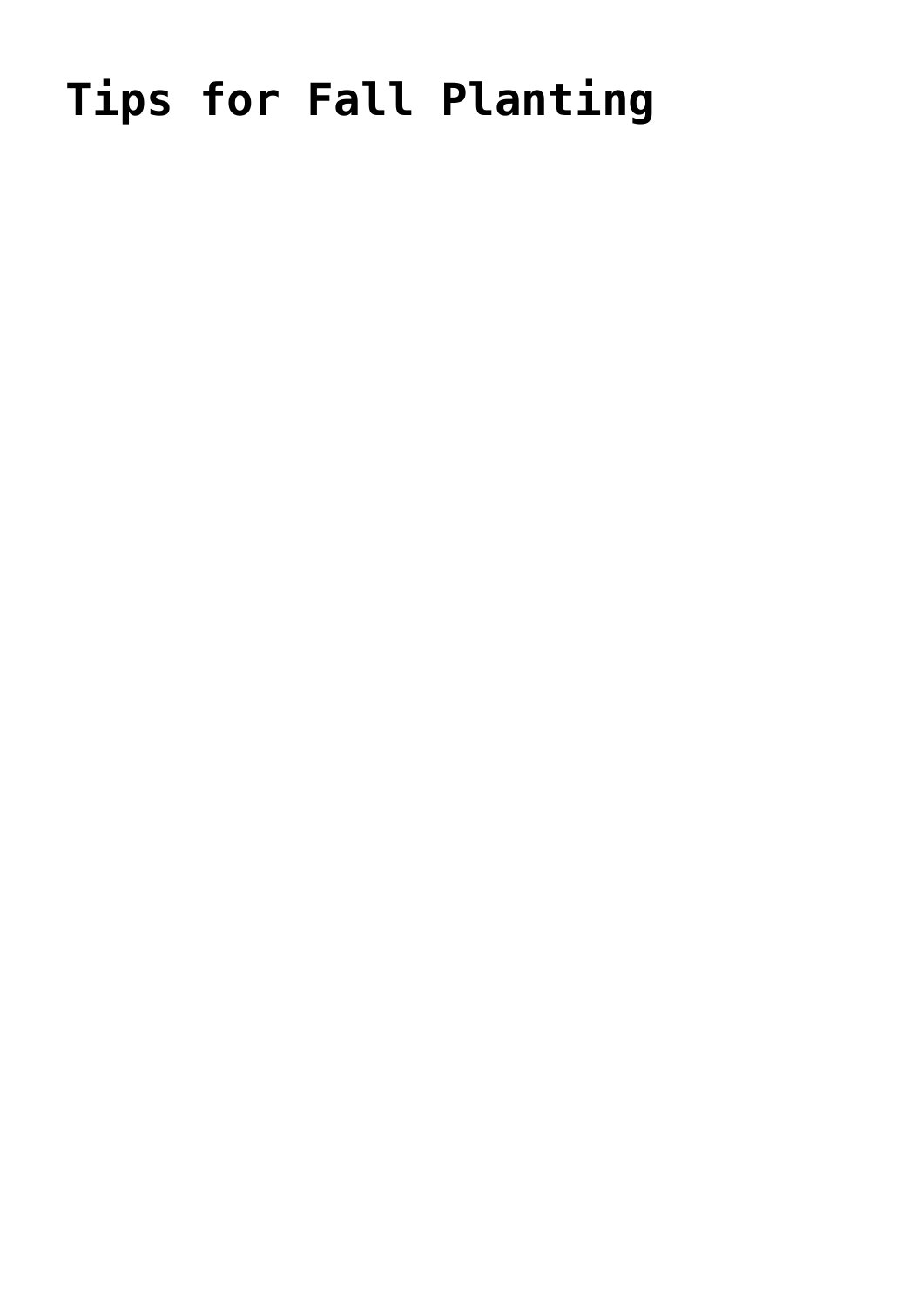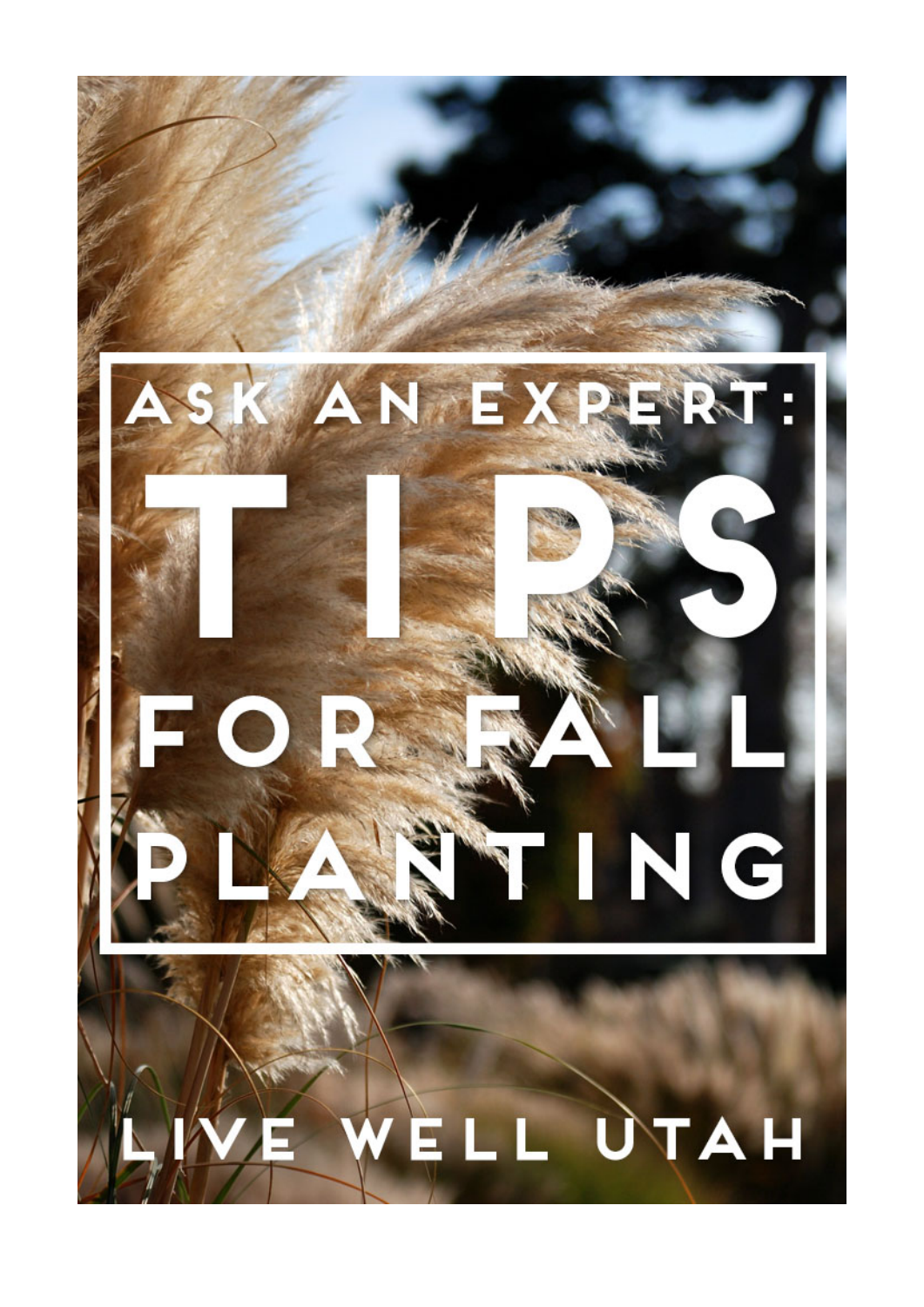*Can you plant in the fall? The answer is yes! Watch USU Extension gardening expert Jerry Goodspeed share some tips on fall planting on KSL's Studio 5.*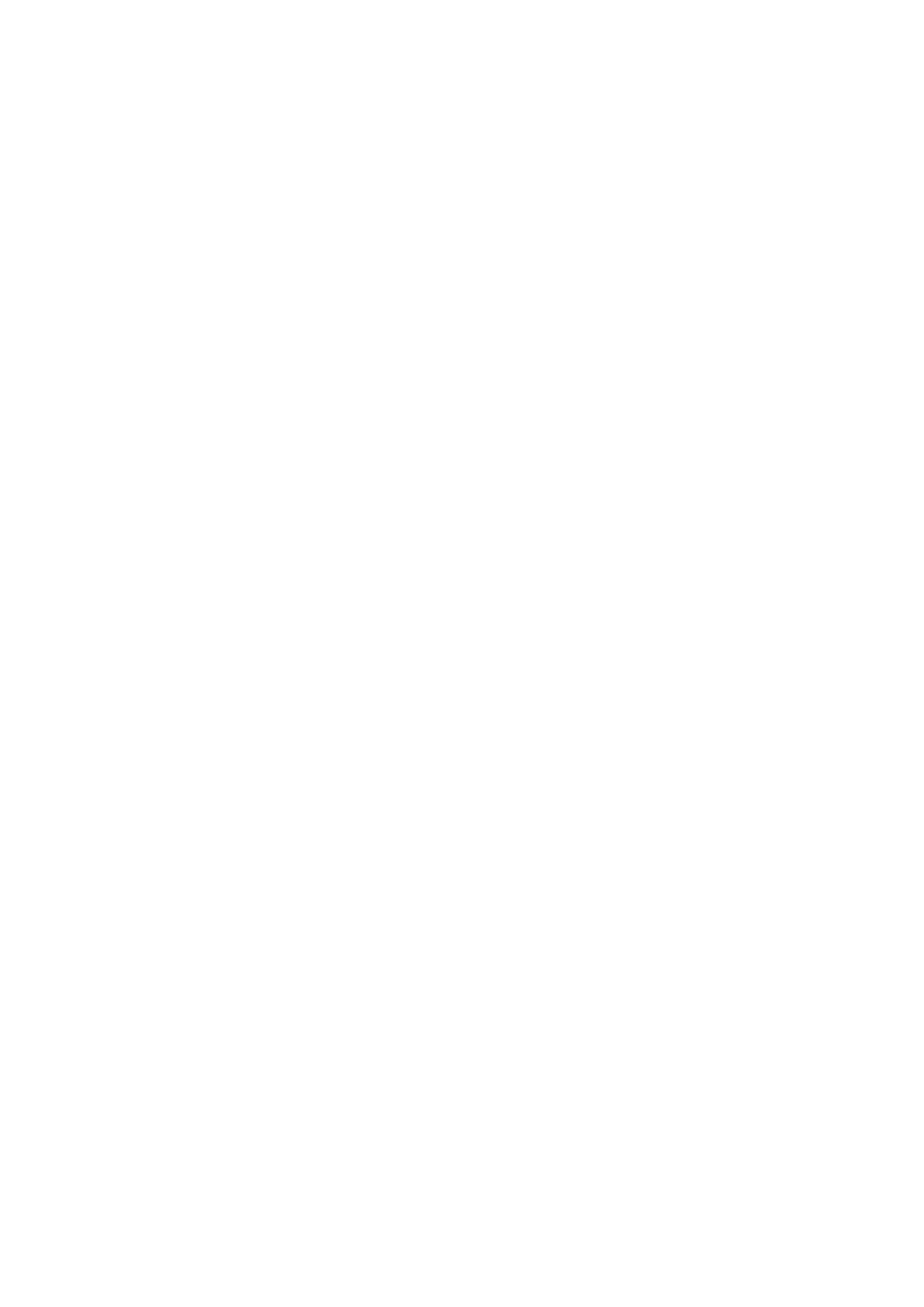

## **Highlights:**

- Planting in the fall allows plants to establish roots and recover before the weather turns hot again in the summer.
- Fall is a great time to find plants on sale at nurseries.
- Anything can be planted in the fall. It is an especially good time to plant trees and shrubs. Perennials are also a good choice for fall planting. Look for ornamental grasses or plants currently in bloom at your local nursery. You can enjoy them for a short time now, and again each fall.
- Try planting pansies and bulbs together.
- When planting, be sure to mulch around the base of the plant to keep the soil around it warmer for longer. This will help the plant establish roots. Try using bark,